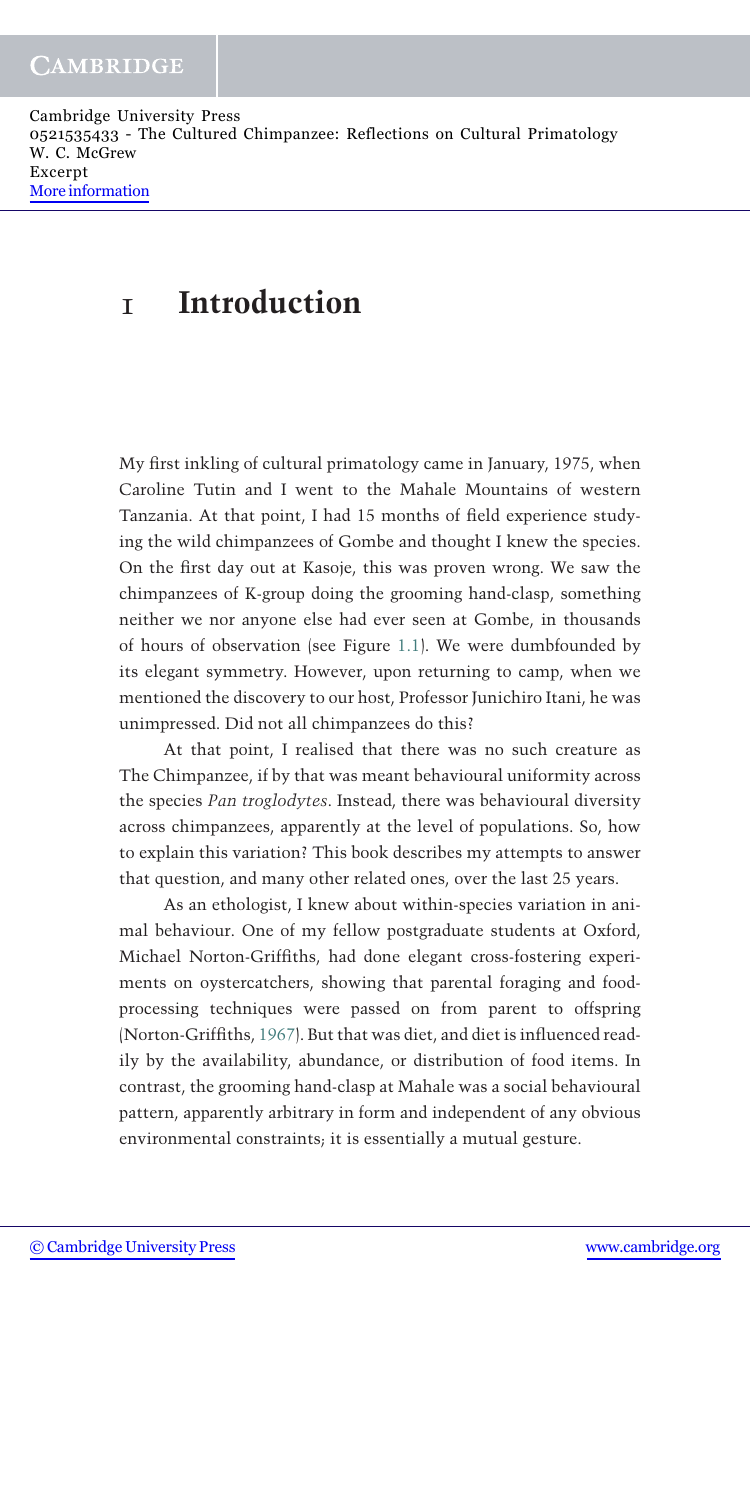2 the cultured chimpanzee



figure 1.1 Adult female (left) and adult male of K group, Mahale, engage in grooming hand-clasp. Note infant in her lap, asleep but still clasping hair of his mother's side.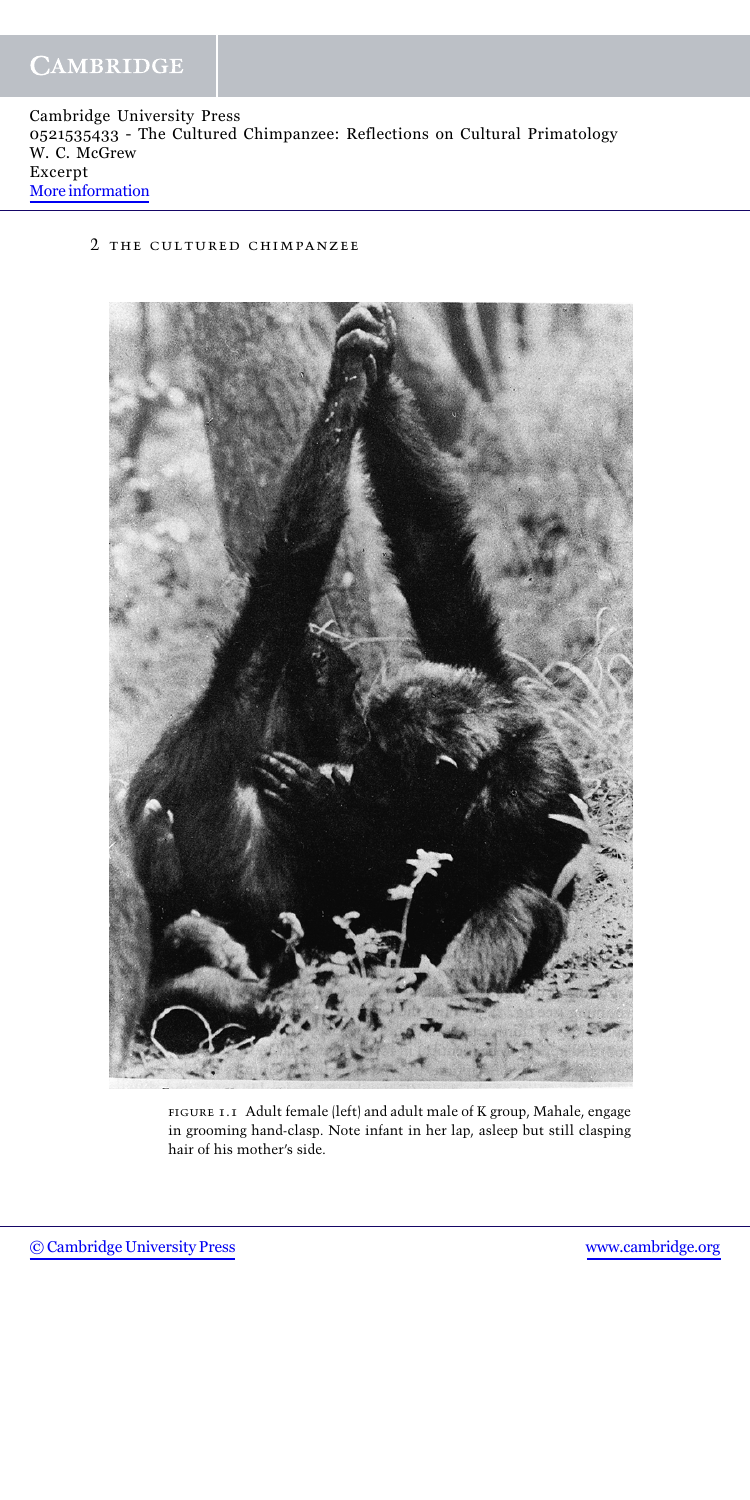#### introduction 3

As a primatologist, I had admired the pioneering studies of Japanese field workers, studying the Japanese monkeys, especially on Koshima (Kawamura, 1959). Individuals invented new techniques of food processing or of thermoregulation, and these were taken up by fellow troop members. The scientists termed this 'protoculture' (Itani & Nishimura, 1973). But each of the behavioural patterns, whether sweet-potato washing or hot-spring soaking, was instigated by humans; it was not spontaneously shown by the monkeys (Matsuzawa, 2003). In contrast, the grooming hand-clasp of the Mahale chimpanzees had nothing to do with humans, being instead an expression of ape sociability.

Finally, as a comparative psychologist, I knew of the hefty published literature on song-learning in passerine birds. Complementary studies in field and laboratory of its nature and nurture had established that traditions of vocal learning exist, passed on from generation to generation (Slater, 1986). In some cases this led to regional dialects, and sometimes these vocal variations were shaped by interaction with others, even with non-singers (West *et al.*, 2003). But these same songbirds showed no other impressive feats of social learning; they were essentially one-trick ponies with a very good trick. The hand-clasping chimpanzees, on the other hand, showed many other examples of behavioural diversity, from tool use to courtship.

These, and all the other explanations for phenotypic variation that were available then from the natural sciences, did not seem enough to explain what the chimpanzees were doing. We needed to look further afield, and the obvious alternative was the social sciences. Enthusiastic but naïve, we wrote up our Mahale findings and submitted them to a prestigious journal, *Man*, the Journal of the Royal Anthropological Institute of Great Britain and Ireland. Thanks to the intellectual generosity of its editor, Peter Loizos, the article was published (McGrew & Tutin, 1978). Apart from one damning response (Washburn & Benedict, 1979 (see below)), our discovery sank without trace. The late 1970s was not a time to champion cultural primatology, at least in the West.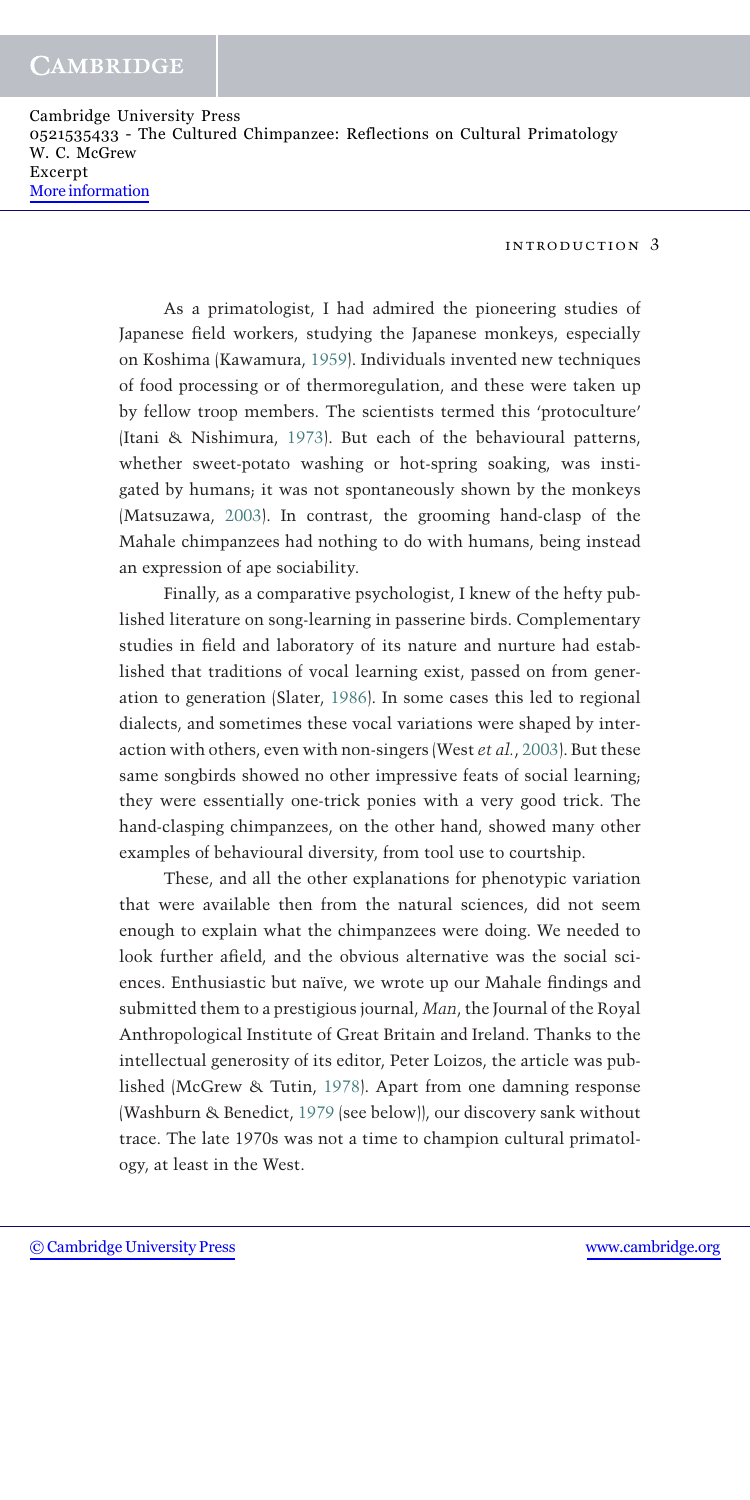# 4 the cultured chimpanzee

Table 1.1 *Levels of analysis for cross-cultural comparisons of chimpanzees. Note hierarchical embeddedness descending from left to right.*

| Level      | Example                                       |
|------------|-----------------------------------------------|
| Species    | Pan troglodytes versus P. paniscus            |
| Subspecies | P. t. troglodytes versus P. t. schweinfurthii |
|            | versus $P_{t}$ , verus                        |
| Population | Mahale (Tanzania) versus Kibale (Uganda)      |
| Community  | Kanyawara versus Ngogo communities at         |
|            | (Kibale)                                      |
| Clan       | 'F' versus 'G' lineages at (Gombe)            |
| Individual | Frodo versus Freud, in 'F' lineage            |

My overall point is a simple one: faced with a dataset of ape behavioural diversity that demanded explanation, we were forced to invoke *both* the natural and social sciences for help. Thus, we had to try to straddle an intellectual divide in which one side believed that evolutionary theory explained everything, and the other that it explained nothing. Even now, 25 years later, biocultural anthropologists still catch flak from both sides of the divide (Cronk, 1999).

# levels of study

Consider behavioural diversity (see Table 1.1). To explain it requires clarity about which levels of analysis are being compared, and lack of this can lead to confusion, or worse. Comparison of apples with oranges yields a confusing fruit salad, so it is worth setting out this embedded structure now, as it will come up again. The top and bottom levels of the six-level schema in Table 1.1 are the easiest to tackle.

Comparing closely related *species* such as the chimpanzee and the bonobo is necessary to reconstruct their phylogeny or to infer the behavioural repertoire of a common ancestor. But differences between species are not likely to be cultural, since by definition they have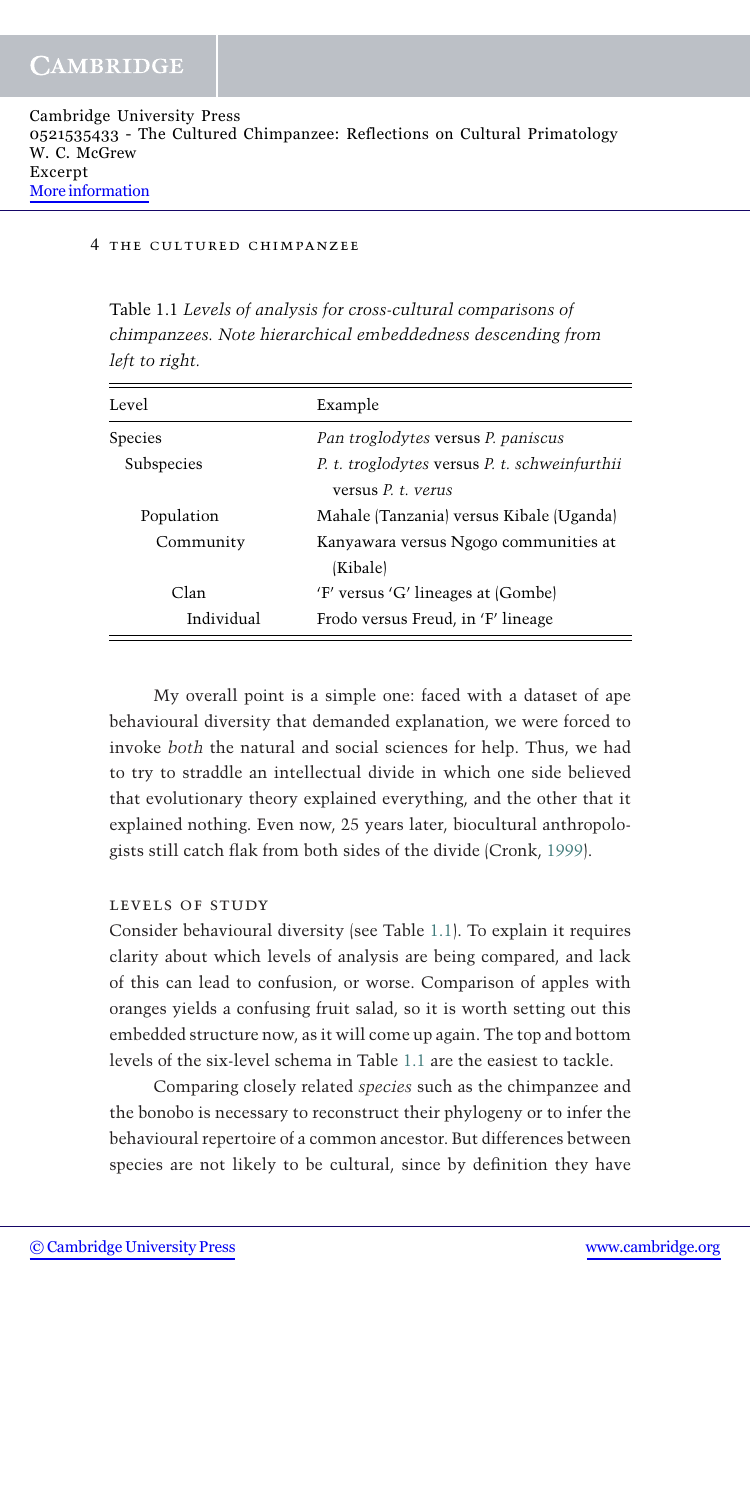#### introduction 5

different genotypes that could account for the variation, and occupy different ecological niches.

At the other extreme, comparing *individuals* within a species can be revealing, especially with regard to issues of ontogeny or personality. Much of psychology depends on this level of comparison. For chimpanzees at Gombe, the fact that, of the two brothers, Frodo acts like a bully and Freud appears relaxed in outlook, is fascinating, but one would be most likely to ascribe these individual differences to upbringing or character, not to culture.

The four intermediate levels each present a different set of issues with regard to explaining behavioural diversity in some kind of cultural terms as follows.

- (1) At the *subspecies* level, chimpanzees are divided into three recognised geographical races across Africa: central, eastern and western. There is a purported fourth subspecies, found between the central and the west, in Cameroon and Nigeria, but it was described only in genotypic terms (Gonder *et al.*, 1997) and is only now being studied in nature (Sommer *et al.*, 2003). Comparison on the broadest, species-wide scale can be done at the subspecific level, from the mountains of Tanzania, to the lowland forests of the Congo basin, to the savannas of Senegal. But the three-way split is not really equal: the western chimpanzees differ genetically from the others far more than eastern and central differ between themselves (Morin *et al.*, 1994). These subspecies are real, in that gene flow between them is now prevented by zoogeographical barriers, especially rivers. Only the western chimpanzees use percussive technology to crack open nuts, and the boundary between crackers and non-crackers seems to be the Sassandra-N'Zo river in Ivory Coast (Marchesi *et al.*, 1995).
- (2) Within a subspecies are its constituent *populations*, which amount to demes. These were probably larger in area and numbers until recently, when human activities, especially deforestation, have fragmented them. Not that long ago, all of western Uganda was probably a single megapopulation of chimpanzees; now it is a string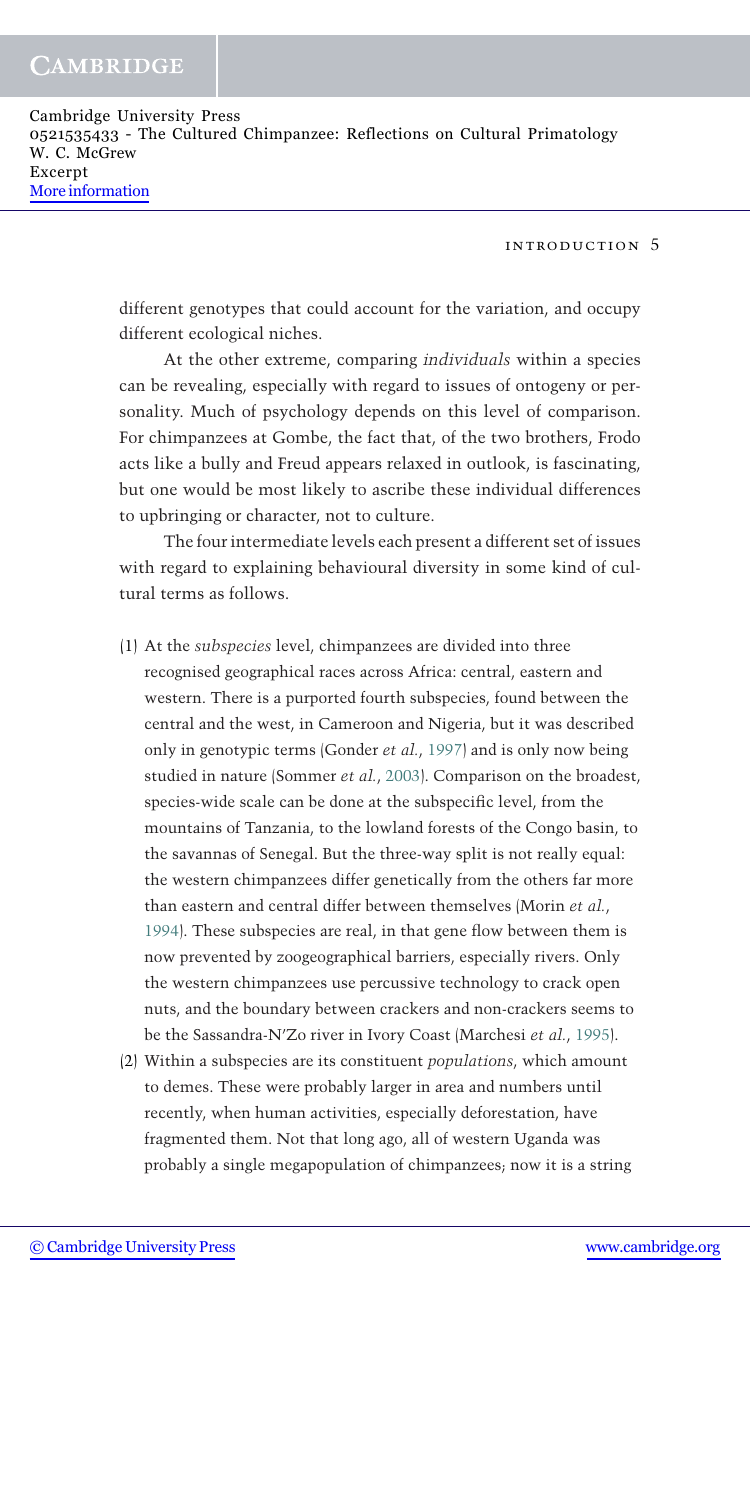## 6 the cultured chimpanzee

of beads of various-sized blocks of forest. Most of the analyses invoked in this book are at the level of population, making use of the well-known study sites of Gombe, Mahale, Taï, Bossou, etc. (A guide to study sites of chimpanzees is given in Chapter 6.) If there were to be a Chimpanzee Relations Area File to match the Human Relations Area File (that venerable repository of ethnographic data) then it would be at this level.

- (3) Within a population are the actual *social units* of which individuals are members. For chimpanzees, these are called variously 'communities' or (unit)groups. These are not troops of constant association – as in many monkeys – nor are they families – as in lesser apes – but units that rarely (if ever) are all together in one place at one time. Instead, they fuse or fission into parties of varying composition: all-male parties for patrolling, nursery aggregations of mothers and dependent offspring, consorting mating pairs, etc. Yet the members are bound up in a social unit, whether it is males co-operating in territorial defence or females emigrating to breed. In one case, the population is only one community (Bossou), in another only two communities probably survive (Gombe), and in some populations, there are enough communities that we cannot be sure of their number (Mahale). Unfortunately, for the sake of comparison, little is published on neighbouring groups, or what is known is uneven or not coincident in time. Whenever possible in this book, comparisons will be drawn at this cultural level, e.g. K-group versus M-group at Mahale, and Kanyawara community versus Ngogo community at Kibale.
- (4) Finally, there are kin-based subdivisions within the unit group. These *clans* seem to be matrilineal, but our knowledge of patrilineality was constrained until recently by lack of knowledge of paternity (Morin *et al.*, 1994; Vigilant, 2002). Almost nothing is known of chimpanzee cultural life at this level, though speculation has been provocative, e.g. Goodall (1986b) told of the F-lineage's style of mothering, passed down through three generations from Flo to Fifi to Fanni at Gombe. Clan influences clearly are there to be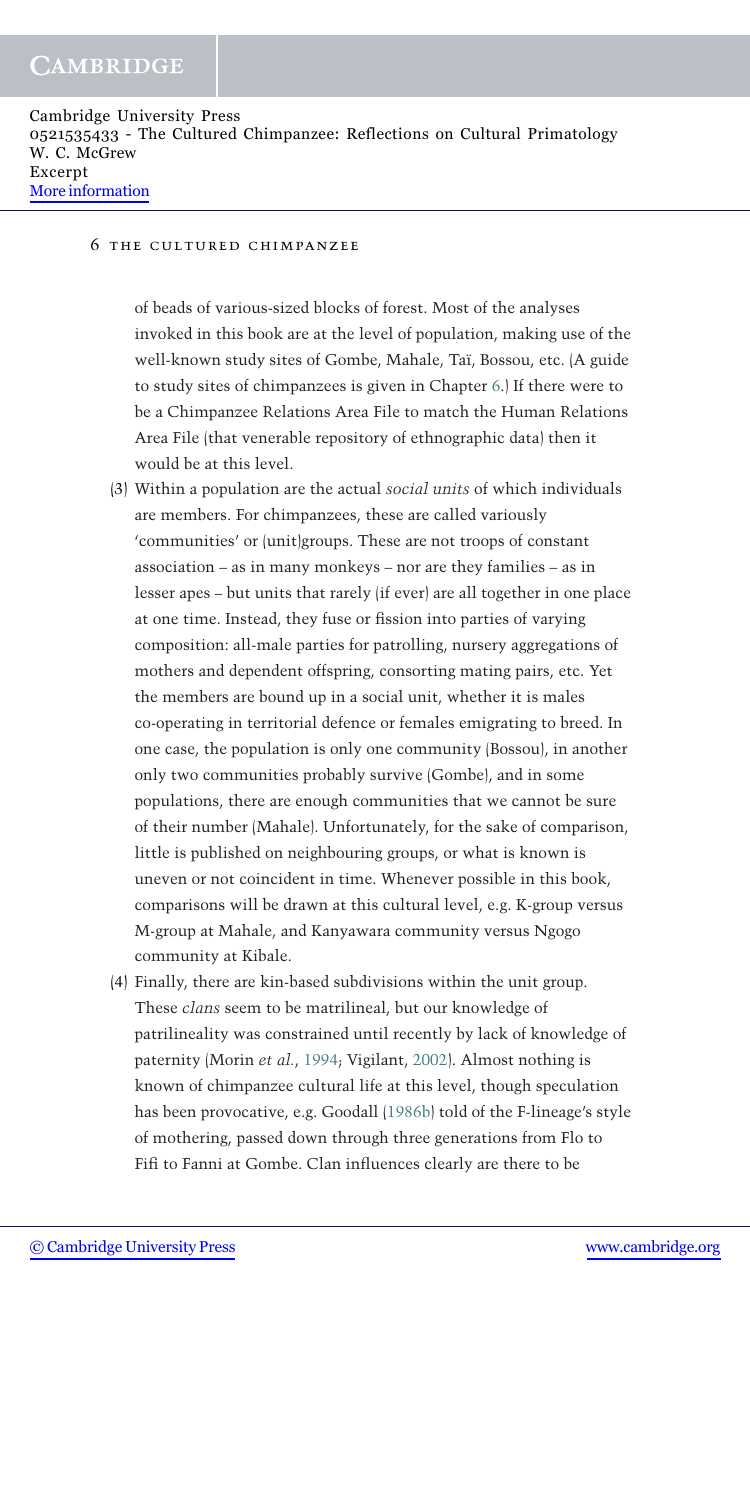introduction 7

investigated: the alpha male position at Gombe has been held for most of the last 20 years by members of either the F or G lineages. By the time this appears in print, the balance may well have tipped again, with Gimble ousting Frodo.

If apes were humans, any of the four levels of subspecies, population, community, or lineage would be fair game for study by social scientists, especially sociocultural anthropologists.

## human uniqueness

But apes are not humans. That simple fact could stop cultural primatology in its tracks. If only humans are cultural, then social scientists need look no further than our species for subject matter. To address this point requires a consensual definition of the phenomenon, which is a subject for the next chapter. Assume for the moment that culture somehow can be defined in a way that encompasses what humans do and are, but also can be applied operationally to other species. Even if this possibility is granted in principle, there are several strong objections to considering it in practice.

One objection is the obvious point that *Homo sapiens* is unique. This is true, but by definition so is every other species (Foley, 1987). Species uniqueness does not prevent us from using the comparative method to undertake (for example) immunology, or to elucidate a phenomenon like lactation, in our closest living relations. Ablood transfusion from a human could save a chimpanzee's life, or vice versa, but only with the right combination of A–B–O blood types. When we test the efficacy of vaccines or the effects of drugs on cognitive performance in chimpanzees, we do so for the very reason that we and they are fellow hominoids sharing many key traits.

But surely (some say) humans are behaviourally, cognitively, and emotionally unique, and that is what determines whether or not a creature is cultural. We are the only species known to pilot aircraft, invent calculus, and celebrate St Valentine's Day. Fair enough, but most humans, either as individuals or as societies, do none of these.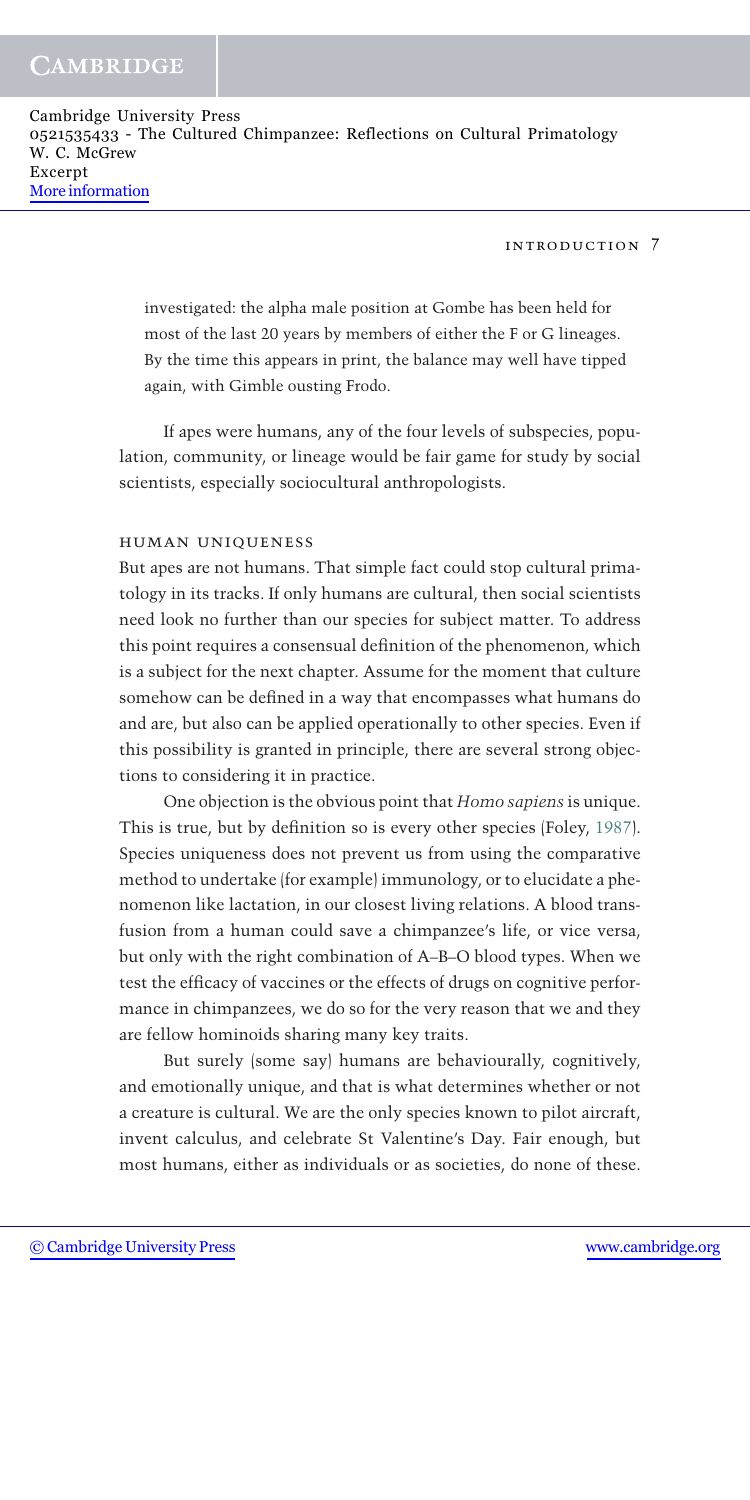#### 8 the cultured chimpanzee

That makes them no less human, any more than prelinguistic infants, nonlinguistic autists, or postlinguistic elders are denied their humanity because they fail the language competence test.

The true measure of human species uniqueness is to know which (if any) of its *universal*traits are *qualitatively* different (in kind) from the universal traits of chimpanzees. Quantitative differences (in degree) are not enough. We do not deny human status to societies that have the abacus but not the computer, or that treat illness and injuries but lack the germ theory of disease. Examination of a few candidate traits will show the difficulties in pinpointing human cultural uniqueness.

Bipedal locomotion is a form of behaviour that is universal to humans; we all walk and run (Hunt, 1994). At first glance, upright bipedality also seems unique among primates, too, as great apes are habitual quadrupeds. But a second glance shows that apes can assume bipedal stance or gaits if the context is apt (Hunt, 1992), and in exceptional cases, a wild ape can become even habitually bipedal (Bauer, 1977). Ablack-and-white difference starts to look grey.

Or take mathematical ability as one aspect of cognition of which humans justifiably are proud. Even the simplest foraging societies have some system of numbers, even in nonliteracy. No one has yet seen a wild chimpanzee count on her fingers or sort sets of items by number. If this happened, we would be entitled to infer numeracy. Meanwhile, studies of captive chimpanzees put into situations where numerical ability yields a payoff show that they can do arithmetic (Boysen & Hallberg, 2000; Biro & Matsuzawa, 2001). More recently, American coots in nature have shown the ability to count their eggs in the nest, to guard against brood parasites who slip in their alien eggs (Lyon, 2003). Thus, an apparent qualitative difference now looks more quantitative.

As for emotions, we can but infer them on the basis of behaviour, whether by vocalisation, facial expression, gesture or posture, in terms of what resonates with us by similarity. Tickle a chimpanzee, and she laughs; startle a chimpanzee, and he grimaces; threaten a chimpanzee, and she lashes out; groom a chimpanzee, and he sprawls relaxed. All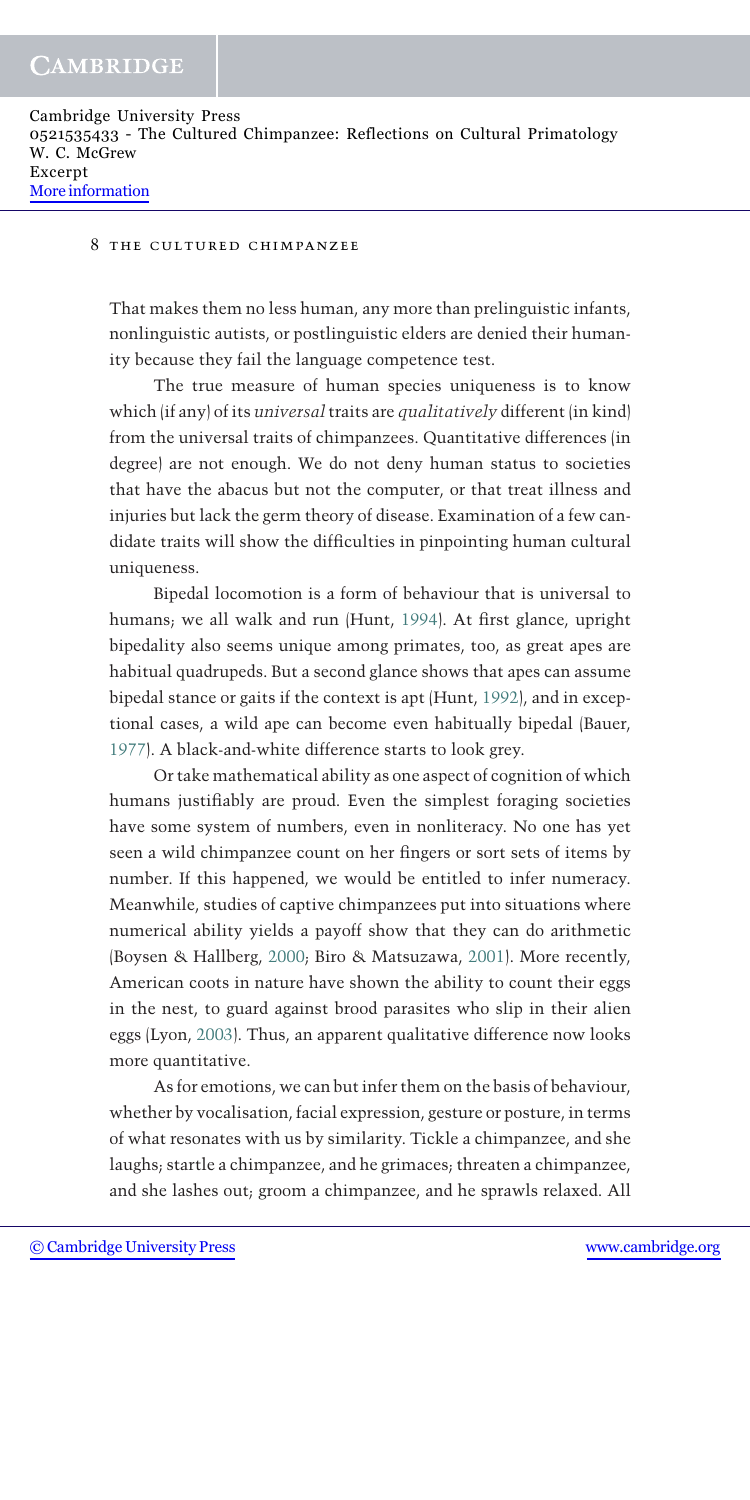#### introduction 9

of these signals of feelings are recognised readily by the average person. More dramatically, when we see an orphaned ape with her dead mother, her demeanor or 'body language' is one that, if seen in a human child, would be interpreted as grief.

So, are there any qualitatively unique traits shown by humans that could be used to deny culture to other species? The determined sceptic will fix on language. No one has ever heard a wild ape speak. In practice, it can be said that what we know about one another as humans comes from verbal report. You talk and I listen. Most of sociocultural anthropology, and therefore most of what we know about human culture, is based on the speech of native informants. Once translated, transcribed, deconstructed, etc., the recorded texts reveal the meanings that underlie and permeate the human condition.

What nonsense! Speech is behaviour too, just like another observable action. Words are voluntary puffs of air, and so they need not reflect reality in the slightest. Large-brained, intelligent creatures practice deception, and one of the easiest ways of doing so is by telling lies. (Ask yourself honestly, when the truth matters, do you pay more attention to the words or to the accompanying non-verbal signals?) Why should an anthropologist believe an informant's words to be true, any more so than any other human being seeking to learn something from a companion in everyday life? Yet the corpus of ethnography, at least with regard to ascription of meaning, is based on this tenuous premise. The situation actually is even more vexed: given a creature intelligent enough to be prone to self-deception, then even the most honestly intended verbal report may be false. We do not know if apes are self-deceivers, but humans are.

So, is language a methodological curse or blessing for cultural anthropology? Clearly, if words are predictive of action, then like any other signal, they can be valid and reliable data. ('When we paint our faces blue, we are ready to go into battle.') On the other hand, words that refer to mental or emotional states never can be verified. ('Because I dreamt last night of battle, today I will paint my face blue.') An extreme view is that language is useful in studying culture only when it is corroborated by other acts. ('Back off, or I'll smash your blue